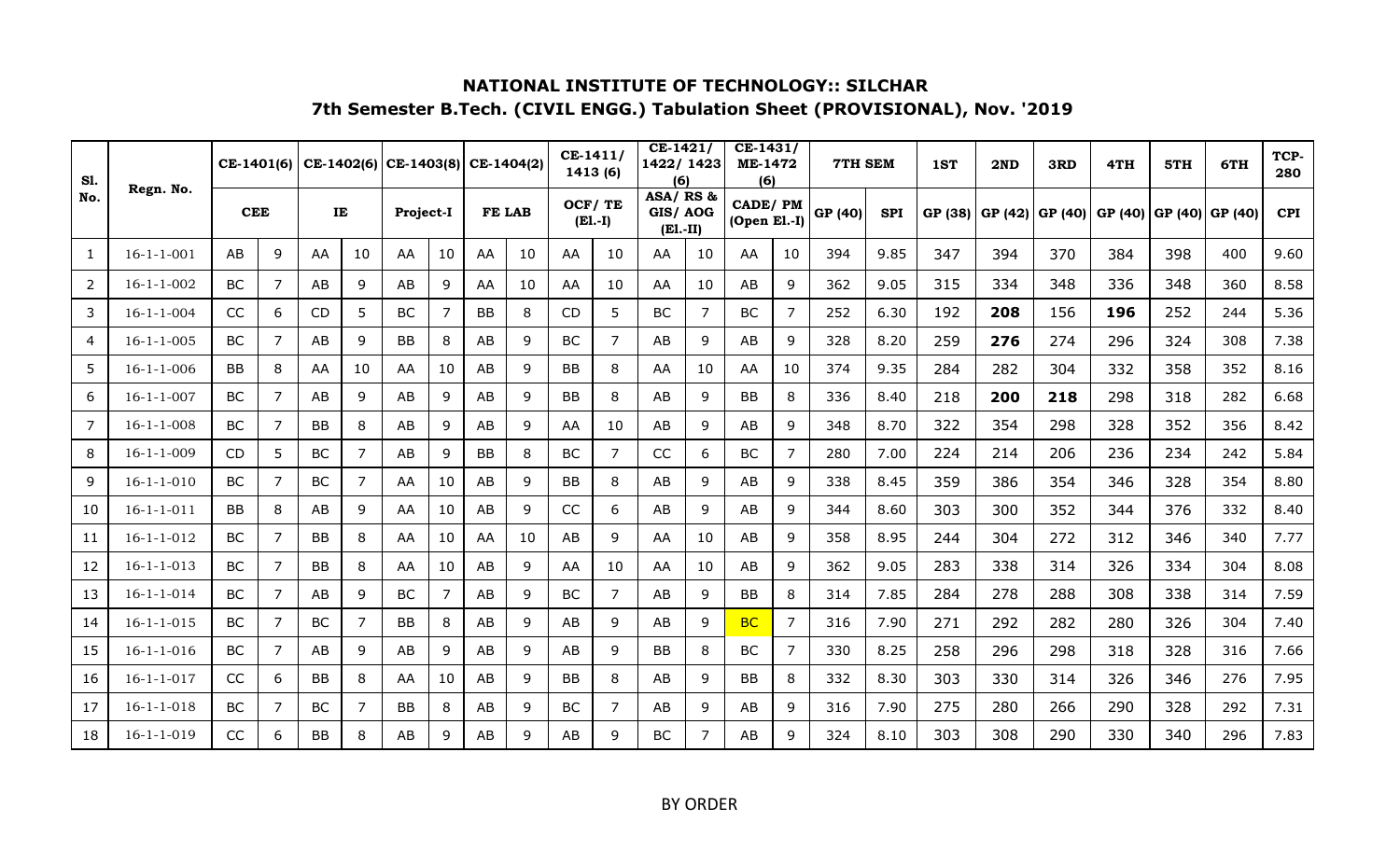| <b>S1.</b><br>No. |                    | CE-1401(6) |                |           |    | $CE-1402(6)$ CE-1403(8) |    | CE-1404(2) |                | $CE-1411/$ | 1413 (6)  | $CE-1421/$<br>1422/1423<br>(6)   |    | $CE-1431/$<br><b>ME-1472</b><br>(6) |                | 7TH SEM |            | 1ST     | 2ND     | 3RD     | 4TH     | 5TH     | 6TH     | TCP-<br>280 |
|-------------------|--------------------|------------|----------------|-----------|----|-------------------------|----|------------|----------------|------------|-----------|----------------------------------|----|-------------------------------------|----------------|---------|------------|---------|---------|---------|---------|---------|---------|-------------|
|                   | Regn. No.          | <b>CEE</b> |                | IE        |    | Project-I               |    | FE LAB     |                | OCF/TE     | $(E1.-I)$ | ASA/RS&<br>GIS/AOG<br>$(E1.-II)$ |    | <b>CADE/PM</b><br>(Open El.-I)      |                | GP (40) | <b>SPI</b> | GP (38) | GP (42) | GP (40) | GP (40) | GP (40) | GP (40) | <b>CPI</b>  |
| 19                | $16 - 1 - 1 - 020$ | CD         | 5              | <b>BC</b> | 7  | <b>BB</b>               | 8  | <b>BB</b>  | 8              | CC         | 6         | <b>BB</b>                        | 8  | BB                                  | 8              | 284     | 7.10       | 158     | 178     | 168     | 14      | 210     | 248     | 4.50        |
| 20                | $16 - 1 - 1 - 021$ | AB         | 9              | <b>BC</b> | 7  | BB                      | 8  | AB         | 9              | <b>BC</b>  | 7         | AB                               | 9  | AB                                  | 9              | 328     | 8.20       | 260     | 276     | 290     | 294     | 304     | 302     | 7.34        |
| 21                | $16 - 1 - 1 - 022$ | <b>BC</b>  | $\overline{7}$ | AB        | 9  | AB                      | 9  | AB         | 9              | AB         | 9         | AA                               | 10 | AA                                  | 10             | 360     | 9.00       | 309     | 312     | 342     | 344     | 364     | 352     | 8.51        |
| 22                | $16 - 1 - 1 - 023$ | <b>BC</b>  | 7              | AB        | 9  | AB                      | 9  | AB         | 9              | AB         | 9         | AA                               | 10 | AB                                  | 9              | 354     | 8.85       | 247     | 258     | 290     | 314     | 346     | 336     | 7.66        |
| 23                | $16 - 1 - 1 - 024$ | CD         | 5              | CC        | 6  | BB                      | 8  | AB         | 9              | DD         | 4         | <b>BC</b>                        | 7  | <b>BB</b>                           | 8              | 262     | 6.55       | 146     | 184     | 156     | 12      | 224     | 192     | 4.20        |
| 24                | $16 - 1 - 1 - 025$ | <b>BB</b>  | 8              | AB        | 9  | AA                      | 10 | AA         | 10             | AA         | 10        | AA                               | 10 | AA                                  | 10             | 382     | 9.55       | 283     | 322     | 314     | 362     | 368     | 348     | 8.50        |
| 25                | $16 - 1 - 1 - 026$ | CD.        | 5              | AB        | 9  | BB                      | 8  | AB         | 9              | AB         | 9         | BB                               | 8  | BB                                  | 8              | 316     | 7.90       | 239     | 264     | 258     | 296     | 306     | 320     | 7.14        |
| 26                | $16 - 1 - 1 - 027$ | <b>BC</b>  | 7              | AB        | 9  | AB                      | 9  | AB         | 9              | AB         | 9         | AB                               | 9  | <b>BB</b>                           | 8              | 342     | 8.55       | 253     | 290     | 300     | 320     | 364     | 338     | 7.88        |
| 27                | $16 - 1 - 1 - 028$ | CD         | 5              | CD        | 5  | AB                      | 9  | AB         | 9              | BB         | 8         | BB                               | 8  | AB                                  | 9              | 300     | 7.50       | 247     | 310     | 236     | 264     | 306     | 298     | 7.00        |
| 28                | $16 - 1 - 1 - 029$ | <b>BC</b>  | $\overline{7}$ | AA        | 10 | AA                      | 10 | AA         | 10             | <b>BB</b>  | 8         | AA                               | 10 | AB                                  | 9              | 364     | 9.10       | 275     | 294     | 314     | 348     | 354     | 328     | 8.13        |
| 29                | $16 - 1 - 1 - 030$ | BC         | 7              | <b>BB</b> | 8  | AB                      | 9  | <b>BC</b>  | $\overline{7}$ | CC         | 6         | AB                               | 9  | <b>BB</b>                           | 8              | 314     | 7.85       | 282     | 280     | 290     | 286     | 326     | 322     | 7.50        |
| 30                | $16 - 1 - 1 - 032$ | CC         | 6              | BB        | 8  | BB                      | 8  | AA         | 10             | BB         | 8         | AA                               | 10 | AB                                  | 9              | 330     | 8.25       | 241     | 272     | 282     | 310     | 338     | 330     | 7.51        |
| 31                | $16 - 1 - 1 - 033$ | AB         | 9              | BB        | 8  | AA                      | 10 | AB         | 9              | AB         | 9         | AB                               | 9  | AA                                  | 10             | 368     | 9.20       | 309     | 300     | 336     | 360     | 374     | 374     | 8.65        |
| 32                | $16 - 1 - 1 - 034$ | <b>BC</b>  | 7              | AB        | 9  | AA                      | 10 | AB         | 9              | AB         | 9         | AA                               | 10 | AA                                  | 10             | 368     | 9.20       | 283     | 274     | 312     | 318     | 340     | 342     | 7.99        |
| 33                | $16 - 1 - 1 - 035$ | CC         | 6              | <b>BB</b> | 8  | AB                      | 9  | AB         | 9              | BB         | 8         | <b>BC</b>                        | 7  | AB                                  | 9              | 318     | 7.95       | 214     | 170     | 240     | 278     | 300     | 282     | 6.44        |
| 34                | $16 - 1 - 1 - 036$ | CC         | 6              | <b>BC</b> | 7  | <b>BB</b>               | 8  | AB         | 9              | BC         | 7         | BB                               | 8  | <b>BB</b>                           | 8              | 298     | 7.45       | 221     | 222     | 206     | 246     | 276     | 272     | 6.22        |
| 35                | $16 - 1 - 1 - 037$ | BC         | 7              | AB        | 9  | BB                      | 8  | AA         | 10             | BB         | 8         | AB                               | 9  | AB                                  | 9              | 336     | 8.40       | 209     | 264     | 290     | 306     | 326     | 328     | 7.35        |
| 36                | $16 - 1 - 1 - 038$ | CD         | 5              | <b>BC</b> | 7  | <b>BB</b>               | 8  | AB         | 9              | CC         | 6         | BB                               | 8  | <b>BC</b>                           | $\overline{7}$ | 280     | 7.00       | 245     | 246     | 254     | 276     | 302     | 290     | 6.76        |
| 37                | $16 - 1 - 1 - 039$ | CC         | 6              | DD.       | 4  | <b>BB</b>               | 8  | <b>BB</b>  | 8              | <b>CC</b>  | 6         | <b>CD</b>                        | 5  | CC                                  | 6              | 242     | 6.05       | 140     | 134     | 102     | 82      | 218     | 208     | 4.02        |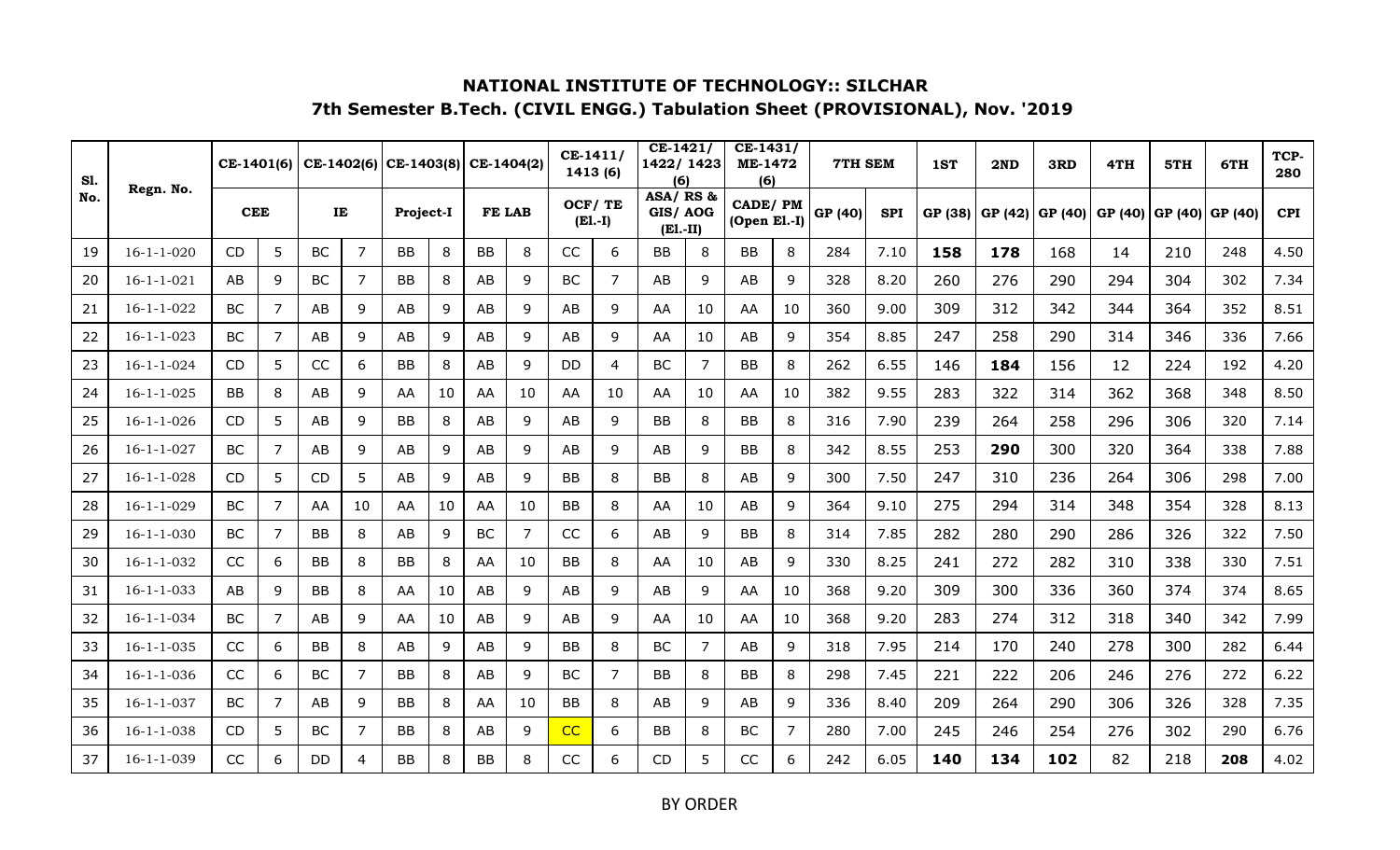| <b>S1.</b><br>No. |                    | CE-1401(6) |   |           |    | $CE-1402(6)$ CE-1403(8) |    | CE-1404(2) |   | $CE-1411/$ | 1413 (6)            | $CE-1421/$<br>1422/1423<br>(6)   |                | $CE-1431/$<br><b>ME-1472</b><br>(6) |                | 7TH SEM |            | 1ST     | 2ND     | 3RD     | 4TH     | 5TH     | 6TH     | TCP-<br>280 |
|-------------------|--------------------|------------|---|-----------|----|-------------------------|----|------------|---|------------|---------------------|----------------------------------|----------------|-------------------------------------|----------------|---------|------------|---------|---------|---------|---------|---------|---------|-------------|
|                   | Regn. No.          | <b>CEE</b> |   | IE        |    | Project-I               |    | FE LAB     |   |            | OCF/TE<br>$(E1.-I)$ | ASA/RS&<br>GIS/AOG<br>$(E1.-II)$ |                | <b>CADE/PM</b><br>(Open El.-I)      |                | GP (40) | <b>SPI</b> | GP (38) | GP (42) | GP (40) | GP (40) | GP (40) | GP (40) | <b>CPI</b>  |
| 38                | $16 - 1 - 1 - 040$ | AB         | 9 | AB        | 9  | AA                      | 10 | AB         | 9 | AA         | 10                  | AB                               | 9              | AB                                  | 9              | 374     | 9.35       | 306     | 316     | 346     | 354     | 362     | 376     | 8.69        |
| 39                | $16 - 1 - 1 - 041$ | CC         | 6 | <b>BB</b> | 8  | BB                      | 8  | AB         | 9 | BC         | 7                   | AA                               | 10             | <b>BB</b>                           | 8              | 316     | 7.90       | 250     | 274     | 266     | 256     | 304     | 302     | 7.03        |
| 40                | $16 - 1 - 1 - 042$ | <b>BB</b>  | 8 | CC        | 6  | <b>BB</b>               | 8  | AB         | 9 | <b>BC</b>  | 7                   | <b>BB</b>                        | 8              | AB                                  | 9              | 310     | 7.75       | 267     | 282     | 292     | 306     | 318     | 308     | 7.44        |
| 41                | $16 - 1 - 1 - 043$ | <b>CD</b>  | 5 | <b>BC</b> | 7  | <b>BC</b>               | 7  | AB         | 9 | BC         | $\overline{7}$      | BC                               | 7              | AB                                  | 9              | 284     | 7.10       | 217     | 232     | 282     | 246     | 258     | 246     | 6.30        |
| 42                | $16 - 1 - 1 - 045$ | BC         | 7 | AB        | 9  | BB                      | 8  | AB         | 9 | AA         | 10                  | AA                               | 10             | AA                                  | 10             | 358     | 8.95       | 293     | 318     | 354     | 372     | 386     | 392     | 8.83        |
| 43                | $16 - 1 - 1 - 046$ | <b>BB</b>  | 8 | AA        | 10 | AA                      | 10 | AB         | 9 | AB         | 9                   | AB                               | 9              | AB                                  | 9              | 368     | 9.20       | 306     | 346     | 330     | 346     | 366     | 366     | 8.67        |
| 44                | $16 - 1 - 1 - 049$ | <b>BC</b>  | 7 | <b>BC</b> | 7  | AB                      | 9  | <b>BC</b>  | 7 | <b>BC</b>  | 7                   | AA                               | 10             | BB                                  | 8              | 320     | 8.00       | 207     | 206     | 188     | 264     | 328     | 338     | 6.61        |
| 45                | $16 - 1 - 1 - 050$ | <b>BB</b>  | 8 | AA        | 10 | AA                      | 10 | AB         | 9 | AA         | 10                  | AA                               | 10             | AA                                  | 10             | 386     | 9.65       | 294     | 334     | 362     | 370     | 390     | 376     | 8.97        |
| 46                | $16 - 1 - 1 - 051$ | CC         | 6 | <b>BB</b> | 8  | BB                      | 8  | AB         | 9 | BB         | 8                   | AB                               | 9              | AB                                  | 9              | 322     | 8.05       | 237     | 252     | 244     | 296     | 316     | 328     | 7.13        |
| 47                | $16 - 1 - 1 - 052$ | AB         | 9 | AB        | 9  | AA                      | 10 | AB         | 9 | AA         | 10                  | AB                               | 9              | AB                                  | 9              | 374     | 9.35       | 279     | 292     | 320     | 342     | 362     | 360     | 8.32        |
| 48                | $16 - 1 - 1 - 053$ | BC         | 7 | AB        | 9  | <b>BB</b>               | 8  | AB         | 9 | AA         | 10                  | AB                               | 9              | AA                                  | 10             | 352     | 8.80       | 319     | 328     | 344     | 346     | 384     | 366     | 8.71        |
| 49                | $16 - 1 - 1 - 054$ | <b>BC</b>  | 7 | <b>BC</b> | 7  | BB                      | 8  | BB         | 8 | BC         | 7                   | BB                               | 8              | AB                                  | 9              | 308     | 7.70       | 233     | 236     | 238     | 266     | 308     | 274     | 6.65        |
| 50                | $16 - 1 - 1 - 055$ | BC         | 7 | BB        | 8  | AB                      | 9  | BB         | 8 | AB         | 9                   | AA                               | 10             | AB                                  | 9              | 346     | 8.65       | 270     | 266     | 288     | 338     | 362     | 354     | 7.94        |
| 51                | $16 - 1 - 1 - 056$ | <b>BC</b>  | 7 | <b>BB</b> | 8  | AB                      | 9  | <b>BB</b>  | 8 | AB         | 9                   | AA                               | 10             | AB                                  | 9              | 346     | 8.65       | 299     | 326     | 346     | 324     | 334     | 322     | 8.20        |
| 52                | $16 - 1 - 1 - 057$ | CC         | 6 | <b>BB</b> | 8  | AB                      | 9  | <b>BC</b>  | 7 | AB         | 9                   | AA                               | 10             | AB                                  | 9              | 338     | 8.45       | 255     | 244     | 298     | 340     | 308     | 298     | 7.43        |
| 53                | $16 - 1 - 1 - 058$ | CC         | 6 | CC        | 6  | CC                      | 6  | AB         | 9 | BB         | 8                   | AA                               | 10             | AA                                  | 10             | 306     | 7.65       | 236     | 280     | 274     | 294     | 320     | 322     | 7.26        |
| 54                | $16 - 1 - 1 - 059$ | CC         | 6 | <b>BB</b> | 8  | BB                      | 8  | <b>BB</b>  | 8 | <b>BB</b>  | 8                   | BB                               | 8              | BC                                  | $\overline{7}$ | 302     | 7.55       | 275     | 250     | 172     | 214     | 266     | 230     | 6.10        |
| 55                | $16 - 1 - 1 - 060$ | <b>BB</b>  | 8 | AB        | 9  | AA                      | 10 | AB         | 9 | AB         | 9                   | AA                               | 10             | AB                                  | 9              | 368     | 9.20       | 248     | 322     | 322     | 360     | 352     | 380     | 8.40        |
| 56                | $16 - 1 - 1 - 061$ | CC         | 6 | CC        | 6  | AB                      | 9  | <b>BB</b>  | 8 | <b>CD</b>  | 5                   | <b>BC</b>                        | $\overline{7}$ | <b>BB</b>                           | 8              | 280     | 7.00       | 224     | 230     | 220     | 226     | 236     | 234     | 5.89        |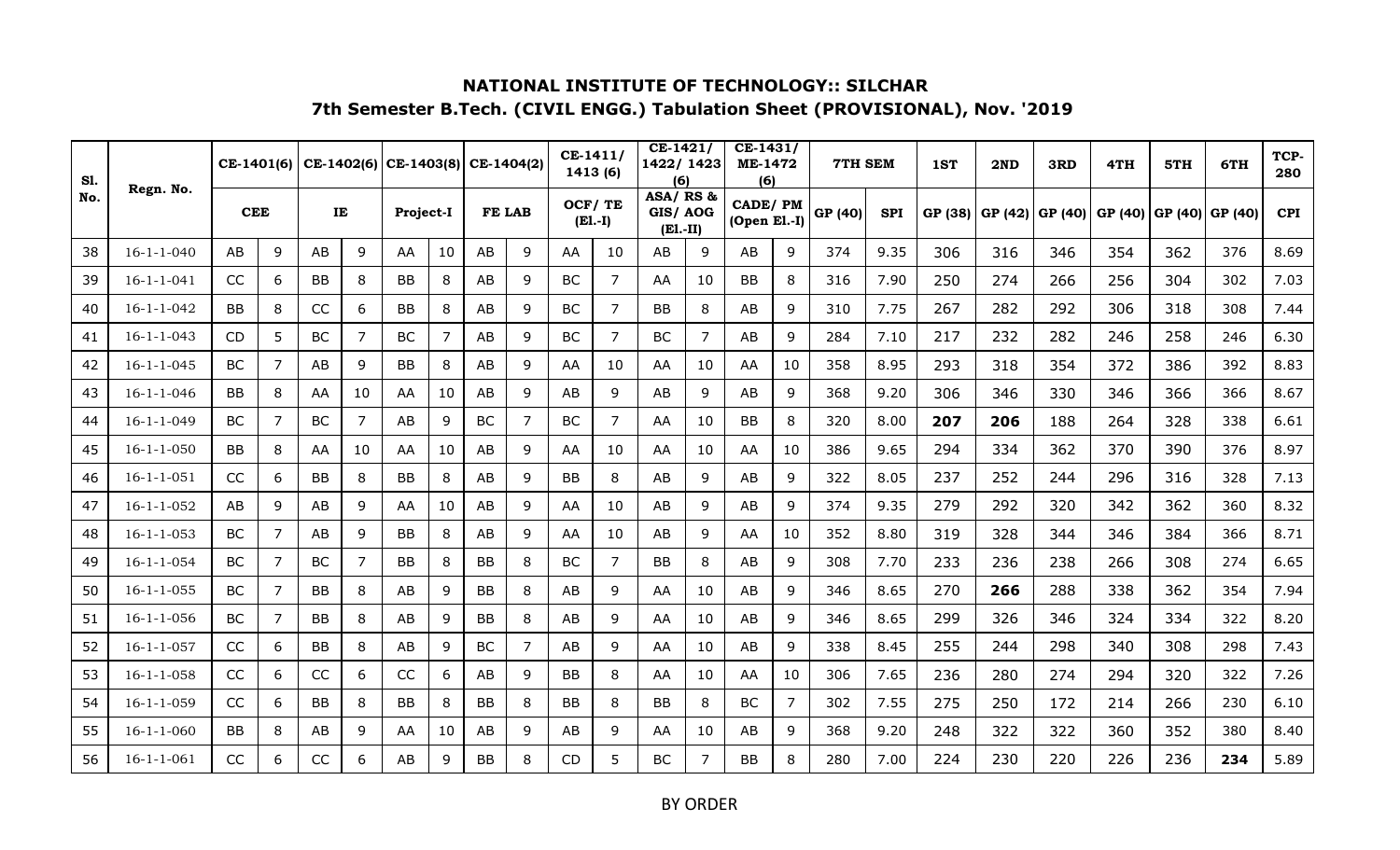| <b>S1.</b><br>No. |                    | CE-1401(6) |          |           |                | $CE-1402(6)$ CE-1403(8) |    | CE-1404(2)    |      | $CE-1411/$ | 1413 (6)            | $CE-1421/$<br>1422/1423<br>(6)    |     | $CE-1431/$<br><b>ME-1472</b><br>(6) |                | 7TH SEM |            | 1ST     | 2ND     | 3RD     | 4TH     | 5TH     | 6TH     | TCP-<br>280 |
|-------------------|--------------------|------------|----------|-----------|----------------|-------------------------|----|---------------|------|------------|---------------------|-----------------------------------|-----|-------------------------------------|----------------|---------|------------|---------|---------|---------|---------|---------|---------|-------------|
|                   | Regn. No.          | <b>CEE</b> |          | IE        |                | Project-I               |    | <b>FE LAB</b> |      |            | OCF/TE<br>$(E1.-I)$ | ASA/RS &<br>GIS/AOG<br>$(E1.-II)$ |     | <b>CADE/PM</b><br>(Open El.-I)      |                | GP (40) | <b>SPI</b> | GP (38) | GP (42) | GP (40) | GP (40) | GP (40) | GP (40) | <b>CPI</b>  |
| 57                | $16 - 1 - 1 - 062$ | CC         | 6        | <b>BC</b> | 7              | BC                      | 7  | BB            | 8    | <b>BB</b>  | 8                   | <b>CC</b>                         | 6   | BB                                  | 8              | 282     | 7.05       | 282     | 240     | 242     | 284     | 296     | 292     | 6.85        |
| 58                | $16 - 1 - 1 - 063$ | CC         | 6        | <b>BB</b> | 8              | BB                      | 8  | AA            | 10   | BC         | 7                   | BB                                | 8   | AB                                  | 9              | 312     | 7.80       | 231     | 254     | 266     | 324     | 344     | 350     | 7.43        |
| 59                | $16 - 1 - 1 - 064$ | <b>BC</b>  | 7        | <b>BB</b> | 8              | <b>BC</b>               | 7  | AA            | 10   | <b>BC</b>  | $\overline{7}$      | <b>BB</b>                         | 8   | <b>BB</b>                           | 8              | 304     | 7.60       | 305     | 290     | 258     | 304     | 298     | 318     | 7.42        |
| 60                | $16 - 1 - 1 - 065$ | <b>BB</b>  | 8        | BB        | 8              | AA                      | 10 | AB            | 9    | AB         | 9                   | AB                                | 9   | AB                                  | 9              | 356     | 8.90       | 302     | 288     | 312     | 354     | 350     | 360     | 8.29        |
| 61                | $16 - 1 - 1 - 067$ | <b>BC</b>  | 7        | BB        | 8              | AA                      | 10 | AB            | 9    | BC         | 7                   | AB                                | 9   | AB                                  | 9              | 338     | 8.45       | 302     | 328     | 346     | 360     | 334     | 344     | 8.40        |
| 62                | $16 - 1 - 1 - 068$ | CD         | 5        | CD        | 5              | <b>BB</b>               | 8  | <b>BB</b>     | 8    | <b>CD</b>  | 5                   | CD                                | 5   | CD                                  | 5              | 230     | 5.75       | 154     | 172     | 182     | 118     | 196     | 186     | 4.42        |
| 63                | $16 - 1 - 1 - 069$ | BB         | 8        | AB        | 9              | BB                      | 8  | AB            | 9    | AB         | 9                   | AB                                | 9   | AB                                  | 9              | 346     | 8.65       | 320     | 310     | 352     | 362     | 374     | 370     | 8.69        |
| 64                | $16 - 1 - 1 - 070$ | BB         | 8        | AA        | 10             | AA                      | 10 | AB            | 9    | AA         | 10                  | AA                                | 10  | AA                                  | 10             | 386     | 9.65       | 333     | 336     | 378     | 394     | 388     | 398     | 9.33        |
| 65                | $16 - 1 - 1 - 071$ | AB         | 9        | AB        | 9              | AB                      | 9  | AB            | 9    | AB         | 9                   | AA                                | 10  | AB                                  | 9              | 366     | 9.15       | 307     | 338     | 338     | 366     | 342     | 382     | 8.71        |
| 66                | $16 - 1 - 1 - 072$ | <b>BC</b>  | 7        | BB        | 8              | AB                      | 9  | AB            | 9    | AB         | 9                   | AA                                | 10  | AB                                  | 9              | 348     | 8.70       | 316     | 332     | 338     | 336     | 362     | 356     | 8.53        |
| 67                | $16 - 1 - 1 - 073$ | AB         | 9        | AB        | 9              | BB                      | 8  | AA            | 10   | AA         | 10                  | AA                                | 10  | AB                                  | 9              | 366     | 9.15       | 281     | 318     | 306     | 370     | 382     | 390     | 8.62        |
| 68                | $16 - 1 - 1 - 074$ | AB         | 9        | AB        | 9              | AB                      | 9  | AB            | 9    | AA         | 10                  | AA                                | 10  | AB                                  | 9              | 372     | 9.30       | 250     | 328     | 344     | 366     | 378     | 386     | 8.66        |
| 69                | $16 - 1 - 1 - 076$ |            | ###      | F         | 0              | <b>BB</b>               | 8  |               | # ## |            | ###                 |                                   | ### |                                     | ##             | 64      | 1.60       | 258     | 234     | 242     | 248     | 262     | 310     | 5.78        |
| 70                | $16 - 1 - 1 - 077$ | CC         | 6        | <b>BC</b> | $\overline{7}$ | CD                      | 5  | AB            | 9    | BC         | 7                   | AB                                | 9   | AB                                  | 9              | 286     | 7.15       | 266     | 238     | 290     | 308     | 314     | 282     | 7.09        |
| 71                | $16 - 1 - 1 - 078$ | <b>BC</b>  | 7        | <b>BC</b> | 7              | AB                      | 9  | AB            | 9    | AB         | 9                   | <b>BB</b>                         | 8   | AB                                  | 9              | 330     | 8.25       | 209     | 202     | 252     | 252     | 240     | 294     | 6.35        |
| 72                | $16 - 1 - 1 - 079$ | F.         | $\Omega$ | F         | 0              | CC                      | 6  | <b>BB</b>     | 8    | F          | 0                   | F                                 | 0   | CD                                  | 5              | 94      | 2.35       | 87      | 40      | 48      | 52      | 80      | 162     | 2.01        |
| 73                | $16 - 1 - 1 - 080$ | BB         | 8        | AB        | 9              | AA                      | 10 | AB            | 9    | AB         | 9                   | AA                                | 10  | AB                                  | 9              | 368     | 9.20       | 276     | 272     | 312     | 358     | 374     | 364     | 8.30        |
| 74                | $16 - 1 - 1 - 081$ | BB         | 8        | AB        | 9              | AB                      | 9  | AB            | 9    | BB         | 8                   | AB                                | 9   | AB                                  | 9              | 348     | 8.70       | 326     | 332     | 346     | 366     | 340     | 368     | 8.66        |
| 75                | $16 - 1 - 1 - 082$ | CC         | 6        | <b>BC</b> | 7              | <b>BB</b>               | 8  | <b>BB</b>     | 8    | CC         | 6                   | CC                                | 6   | <b>BC</b>                           | $\overline{7}$ | 272     | 6.80       | 212     | 268     | 244     | 256     | 244     | 228     | 6.16        |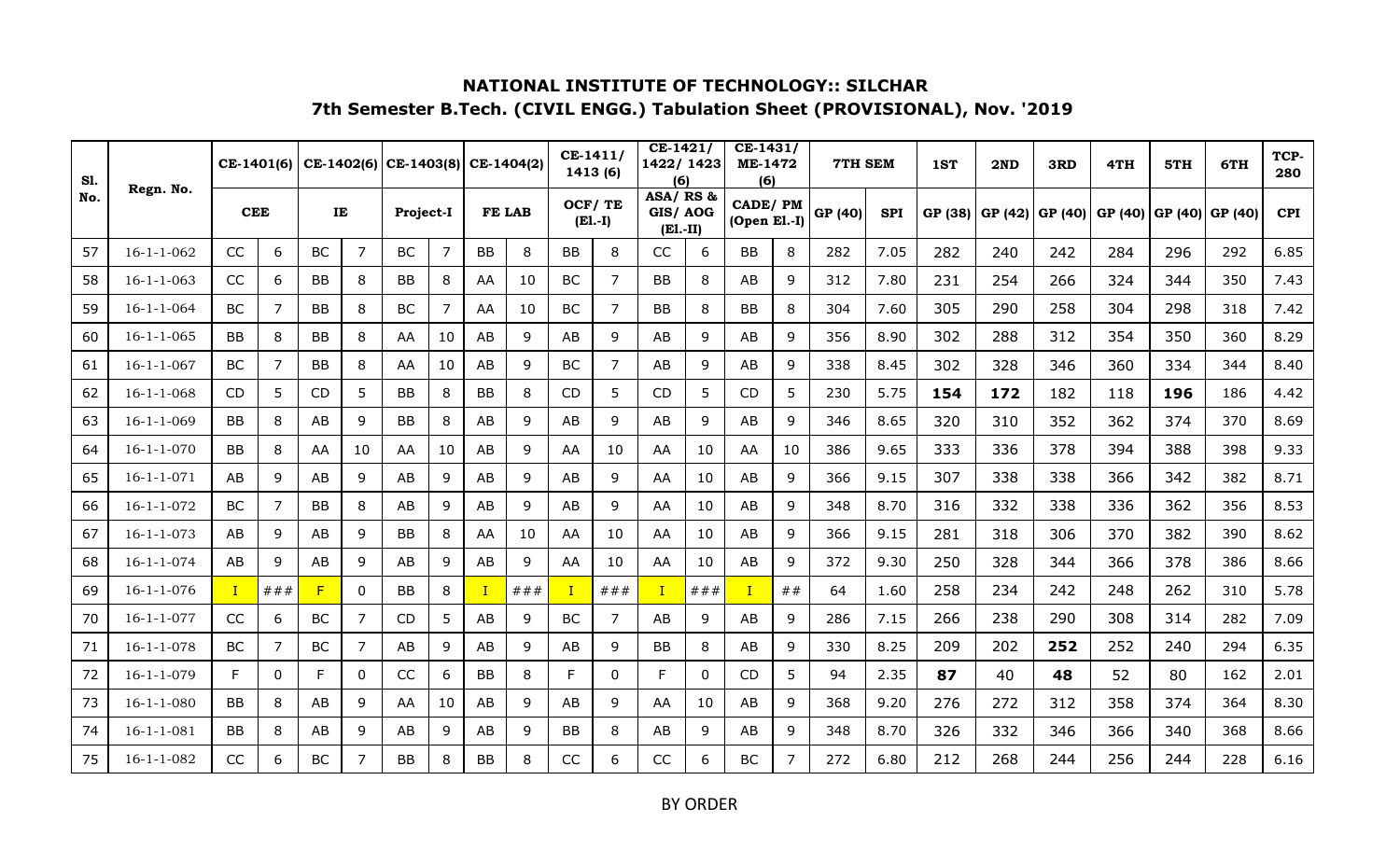| <b>S1.</b><br>No. |                    | CE-1401(6) |                |           |   | $CE-1402(6)$ CE-1403(8) |    | CE-1404(2) |    | $CE-1411/$ | 1413 (6)  | $CE-1421/$<br>1422/1423<br>(6)   |    | $CE-1431/$<br><b>ME-1472</b><br>(6) |   | 7TH SEM |            | 1ST     | 2ND     | 3RD     | 4TH     | 5TH     | 6TH     | TCP-<br>280 |
|-------------------|--------------------|------------|----------------|-----------|---|-------------------------|----|------------|----|------------|-----------|----------------------------------|----|-------------------------------------|---|---------|------------|---------|---------|---------|---------|---------|---------|-------------|
|                   | Regn. No.          | <b>CEE</b> |                | IE        |   | Project-I               |    | FE LAB     |    | OCF/TE     | $(E1.-I)$ | ASA/RS&<br>GIS/AOG<br>$(E1.-II)$ |    | <b>CADE/PM</b><br>(Open El.-I)      |   | GP (40) | <b>SPI</b> | GP (38) | GP (42) | GP (40) | GP (40) | GP (40) | GP (40) | <b>CPI</b>  |
| 76                | $16 - 1 - 1 - 083$ | BB         | 8              | AB        | 9 | AB                      | 9  | AB         | 9  | AB         | 9         | AA                               | 10 | AB                                  | 9 | 360     | 9.00       | 253     | 282     | 268     | 304     | 304     | 324     | 7.48        |
| 77                | $16 - 1 - 1 - 084$ | BB         | 8              | <b>BB</b> | 8 | AA                      | 10 | AB         | 9  | AA         | 10        | AA                               | 10 | AB                                  | 9 | 368     | 9.20       | 303     | 324     | 320     | 342     | 328     | 360     | 8.38        |
| 78                | $16 - 1 - 1 - 085$ | <b>BC</b>  | $\overline{7}$ | <b>BB</b> | 8 | <b>BB</b>               | 8  | AB         | 9  | <b>BB</b>  | 8         | AA                               | 10 | <b>BB</b>                           | 8 | 328     | 8.20       | 281     | 244     | 236     | 274     | 310     | 308     | 7.08        |
| 79                | $16 - 1 - 1 - 086$ | BB         | 8              | BB        | 8 | BB                      | 8  | BB         | 8  | AB         | 9         | AA                               | 10 | AB                                  | 9 | 344     | 8.60       | 257     | 308     | 270     | 310     | 298     | 342     | 7.60        |
| 80                | $16 - 1 - 1 - 087$ | CC         | 6              | CC        | 6 | AB                      | 9  | <b>BC</b>  | 7  | BB         | 8         | BC                               | 7  | AB                                  | 9 | 302     | 7.55       | 194     | 250     | 188     | 278     | 274     | 320     | 6.45        |
| 81                | $16 - 1 - 1 - 088$ | <b>BC</b>  | 7              | AB        | 9 | AB                      | 9  | AB         | 9  | AB         | 9         | AB                               | 9  | AB                                  | 9 | 348     | 8.70       | 258     | 242     | 294     | 328     | 348     | 350     | 7.74        |
| 82                | $16 - 1 - 1 - 089$ | DD.        | $\overline{4}$ | <b>CD</b> | 5 | AB                      | 9  | BB         | 8  | CC         | 6         | AB                               | 9  | BB                                  | 8 | 280     | 7.00       | 145     | 136     | 152     | 194     | 220     | 238     | 4.88        |
| 83                | $16 - 1 - 1 - 092$ | AA         | 10             | BB        | 8 | AA                      | 10 | AA         | 10 | AA         | 10        | AA                               | 10 | AB                                  | 9 | 382     | 9.55       | 313     | 320     | 346     | 374     | 384     | 390     | 8.96        |
| 84                | $16 - 1 - 1 - 093$ | <b>BC</b>  | 7              | <b>BB</b> | 8 | AB                      | 9  | AB         | 9  | <b>BB</b>  | 8         | AB                               | 9  | CC                                  | 6 | 318     | 7.95       | 292     | 294     | 292     | 336     | 326     | 316     | 7.76        |
| 85                | $16 - 1 - 1 - 094$ | BB         | 8              | AB        | 9 | AA                      | 10 | AB         | 9  | AB         | 9         | AA                               | 10 | AB                                  | 9 | 368     | 9.20       | 287     | 288     | 328     | 360     | 364     | 364     | 8.43        |
| 86                | $16 - 1 - 1 - 095$ | BC         | 7              | <b>BC</b> | 7 | AA                      | 10 | AA         | 10 | <b>BB</b>  | 8         | AA                               | 10 | AB                                  | 9 | 346     | 8.65       | 301     | 328     | 314     | 352     | 334     | 322     | 8.20        |
| 87                | $16 - 1 - 1 - 096$ | <b>BC</b>  | 7              | BB        | 8 | BC                      | 7  | BB         | 8  | BB         | 8         | AA                               | 10 | AB                                  | 9 | 324     | 8.10       | 272     | 208     | 220     | 212     | 244     | 316     | 6.41        |
| 88                | $16 - 1 - 1 - 097$ | BB         | 8              | BB        | 8 | AA                      | 10 | AB         | 9  | <b>BB</b>  | 8         | <b>BB</b>                        | 8  | BB                                  | 8 | 338     | 8.45       | 291     | 292     | 310     | 322     | 328     | 336     | 7.92        |
| 89                | $16 - 1 - 1 - 098$ | BB         | 8              | AB        | 9 | BB                      | 8  | AB         | 9  | <b>BC</b>  | 7         | AB                               | 9  | AB                                  | 9 | 334     | 8.35       | 245     | 266     | 272     | 280     | 286     | 330     | 7.19        |
| 90                | $16 - 1 - 1 - 099$ | AB         | 9              | AB        | 9 | <b>BB</b>               | 8  | AB         | 9  | AB         | 9         | AA                               | 10 | <b>BB</b>                           | 8 | 352     | 8.80       | 245     | 290     | 250     | 304     | 354     | 368     | 7.73        |
| 91                | $16 - 1 - 1 - 100$ | BB         | 8              | <b>BC</b> | 7 | <b>BB</b>               | 8  | AB         | 9  | BC         | 7         | AB                               | 9  | AB                                  | 9 | 322     | 8.05       | 304     | 306     | 324     | 338     | 320     | 328     | 8.01        |
| 92                | $16 - 1 - 1 - 101$ | AB         | 9              | AB        | 9 | AB                      | 9  | AA         | 10 | AB         | 9         | AB                               | 9  | AB                                  | 9 | 362     | 9.05       | 309     | 378     | 346     | 366     | 376     | 340     | 8.85        |
| 93                | $16 - 1 - 1 - 102$ | AB         | 9              | AB        | 9 | AB                      | 9  | AA         | 10 | AA         | 10        | AB                               | 9  | AB                                  | 9 | 368     | 9.20       | 322     | 344     | 354     | 380     | 382     | 386     | 9.06        |
| 94                | $16 - 1 - 1 - 103$ | <b>BB</b>  | 8              | AB        | 9 | AB                      | 9  | AB         | 9  | <b>BB</b>  | 8         | AB                               | 9  | AB                                  | 9 | 348     | 8.70       | 256     | 266     | 276     | 320     | 344     | 348     | 7.71        |